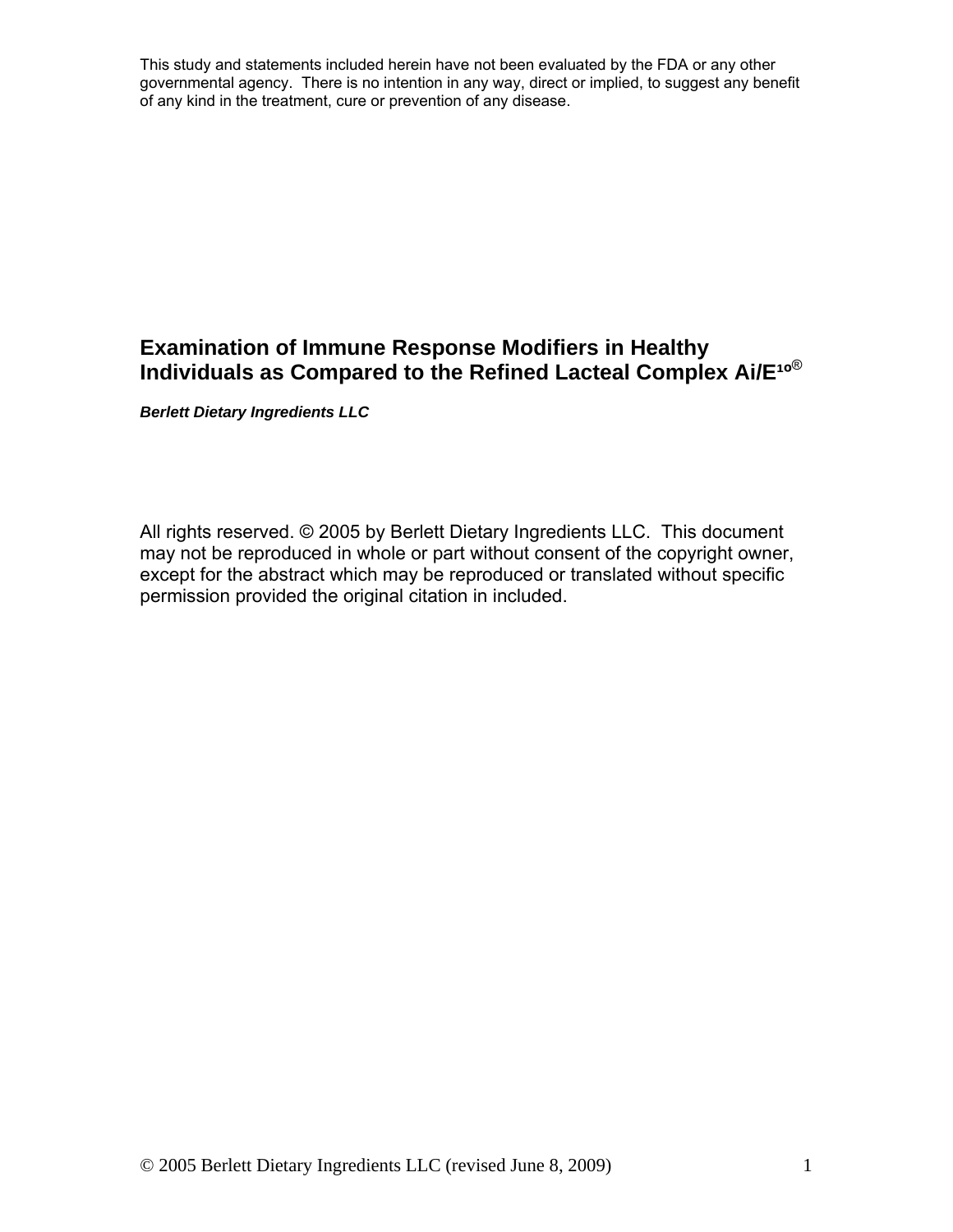# **Examination of Immune Response Modifiers in Healthy**  Individuals as Compared to the Refined Lacteal Complex Ai/E<sup>10®</sup> *Berlett Dietary Ingredients LLC*

## **ABSTRACT**

#### **Background:**

Many substances are known to affect the function of the immune system in healthy individuals. Ai/ $E^{10}$ <sup>®</sup>, a refined lacteal complex, has demonstrated in small clinical trials and reports of health care practitioners the apparent ability to optimize the modulation of the immune system through the deliberate induction of an immune response that yields a new dynamic equilibrium of immune function with increased surveillance.

#### **Objective:**

The comparative examination of substances, including  $Ai/E^{10}$ <sup>®</sup>, presented to the marketplace for support of immune function and to discern for each the presence of characteristics and capabilities that contribute to and support optimized modulation of the immune system.

#### **Design:**

The overall modulating capability of a refined lacteal complex such as  $Ai/E^{10}$  has been established by in-vivo animal study at the University of Arizona. References to that study are included herein.

Various techniques were used to identify molecules in  $Ai/E^{10}$  and other study materials that are known to be relevant to the process of information transfer and immune awareness as described in pre-existing scientific research that has attained theoretical consensus.

Stimulation capability was measured in-vitro using flow cytometry to identify the responses of lymphocytes, granulocytes and monocytes to  $Ai/E^{10}$  as compared to other substances in the marketplace. Recommended and comparable serving sizes were evaluated.

Three participants agreed to contribute to the research project by taking a commercial form of  $Ai/E^{10\%}$  and contributing blood at the beginning and end of the oral supplementation period for purposes of in-vivo analysis to confirm oral absorption.

#### **Results:**

All of the study materials demonstrated immune stimulation capability at recommended serving sizes, but only Ai/E<sup>10®</sup> also demonstrated a strong and reliable capability to increase immune surveillance and transfer immunological information among cell groups. These distinctive capabilities illustrate the dynamic and optimal modulation benefits of Ai/E<sup>10®</sup>.

#### **KEY WORDS:**

 $Ai/E^{10\%}$ , colostrum, maitake, arabinogalactan, whey isolate, lactoferrin, reishi, goldenseal, astragalus, echinacea, Beta-1,3-glucan, immune modulation, immuno dynamic, transfer factor, immune system, dynamic equilibrium.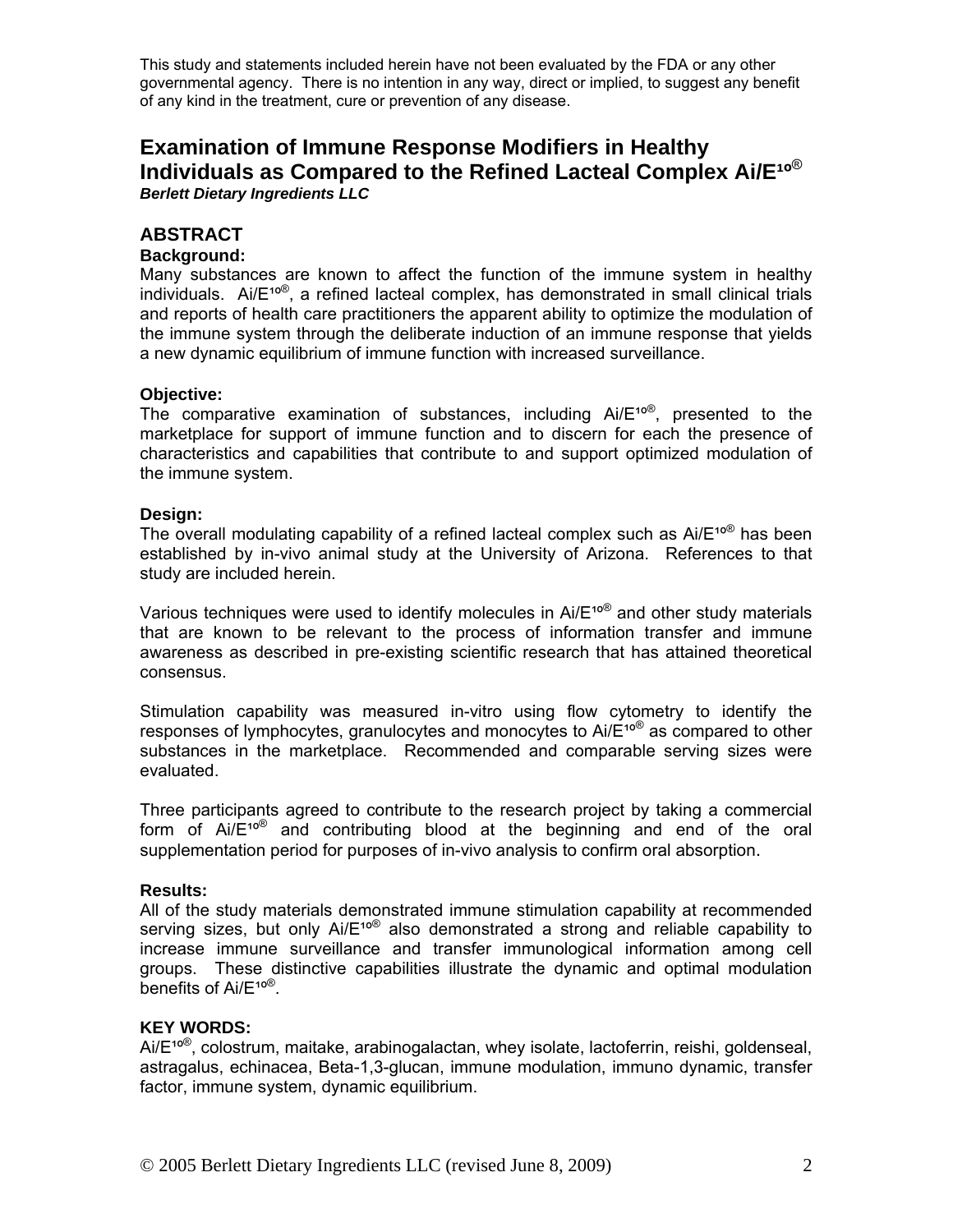# **Examination of Immune Response Modifiers in Healthy Individuals as Compared to the Refined Lacteal Complex Ai/E<sup>10®</sup>** *Berlett Dietary Ingredients LLC*

#### **Introduction**

Scientific research reveals that immune system function plays a critical role in the maintenance of health and that optimum immune function is a desirable component in the pursuit of a long and healthy life. The public has become interested and proactive in taking responsibility for their health as awareness that optimum immune function may differ from traditional measurements of acceptable function and that unavoidable lifestyle and environmental factors can influence optimum immune function.

This proactive response by healthy people manifests in their attention to nutrition and dietary supplements to sustain and/or boost immune function. The motivation to take dietary supplements appears to range from the desire to maintain good health to disease prevention to a quest to re-establish health. Numerous foods and supplements may contribute to sustaining immune system function but there has been no apriori reason to believe that  $Ai/E^{100}$  is the most effective and important dietary supplement available for this purpose. This examination explores this matter from multiple perspectives using numerous techniques.

Reported benefits derived from refined lacteal complexes date well back into the 1950's. The pursuit of deeper understanding and exploration of the reasons for such benefits began in earnest in 1993.

In choosing a formula for a refined lacteal complex to be presented to the public, reliance was placed on the experience of clinicians and researchers. A unique refined lacteal complex was produced using the finest technology available at the time and was introduced to the public at the end of 1993. Minor changes would eventually result in the development and standardization of  $Ai/E^{10\%}$ .

As the dietary supplement industry advanced during the 1990's demand for additional information supporting  $Ai/E^{100}$  was requested by the marketplace. To facilitate that demand  $Ai/E^{100}$  was used in several small clinical trials for the purpose of demonstrating its effects on immune function as evidenced by changes in natural killer (NK) cell activity, T and B cell subsets and immune modulation. These studies all demonstrated a highly favorable benefit.

 $Ai/E^{10\textdegree}$  was utilized extensively by Jesse A. Stoff MD in clinical practice as a dietary supplement for people suffering from significant immune compromise. Dr. Stoff has written extensively and included discussions of benefits he noted in this regard in a booklet titled The Ultimate Nutrient and a book entitled The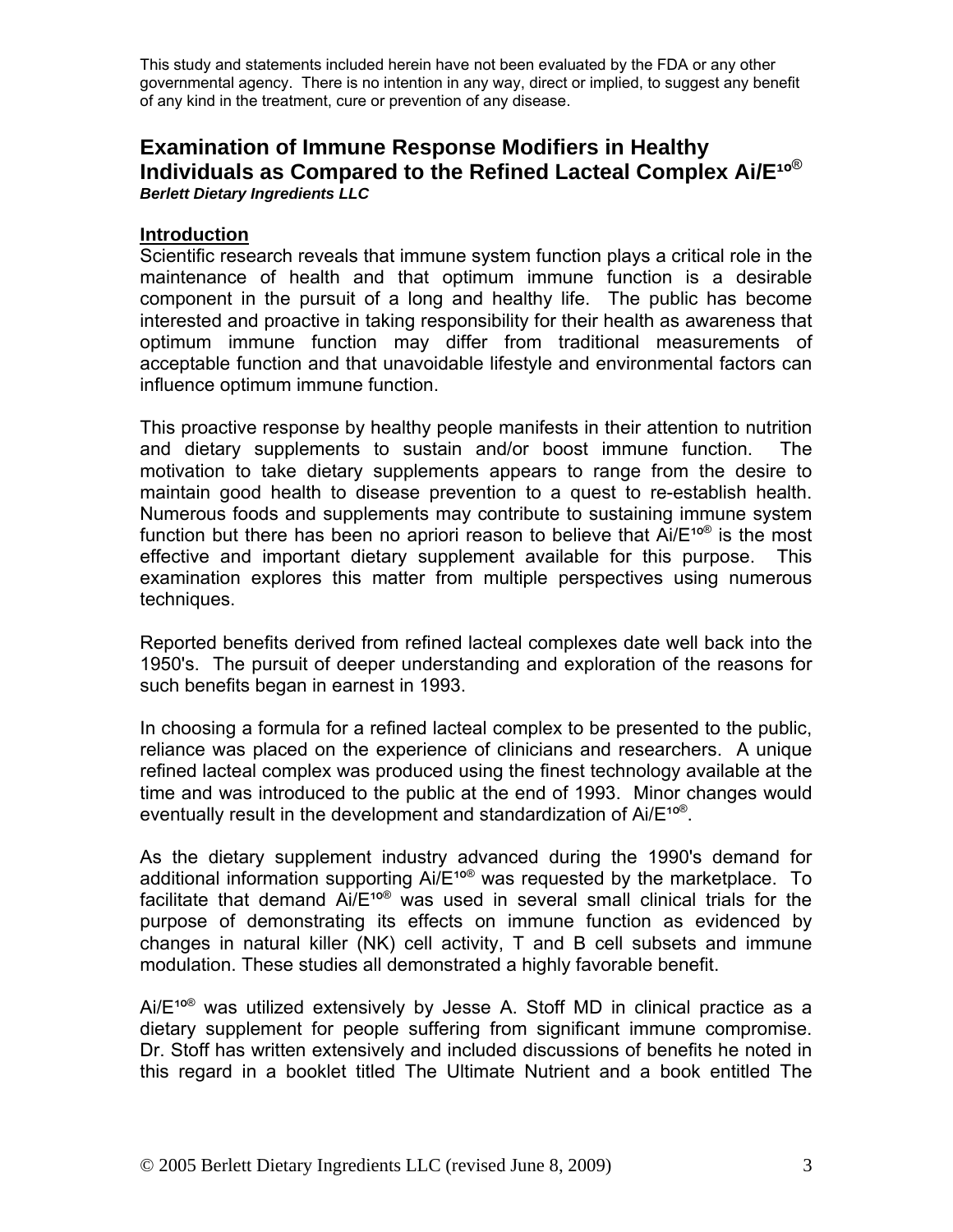Prostate Miracle. Dr. Stoff has also lectured internationally in regard to his experience with  $Ai/E^{10}$ <sup>®</sup>.

Though no major medical journals have published studies regarding  $Ai/E^{10\%}$  or a similar refined lacteal complex, many of the studies have been published by smaller peer reviewed and non-peer reviewed journals. The product has been well received in many nations and over 100,000,000 million servings have been safely consumed through 2004.

After significant consideration the process of laboratory examination of Ai/ $E^{10}$ <sup>®</sup> began in earnest in 2001. The goals of this examination included a better understanding of the comparative benefit of  $Ai/E^{100}$  versus other products in the marketplace designated to help healthy people sustain good immune function. Further research was designed in consideration of assay techniques, potential new technology relative to production and quality control, understanding the product's mechanism of action and complementing the existing data supporting the product's successful reputation.

#### **METHODS**

#### **Laboratory**:

Tiburon Diagnostic Laboratory, Tucson, AZ

#### **Test products**

All products used for the testing were acquired in the general marketplace except Ai/ $E^{10\%}$ . A concerted effort was made to find the finest products available with special attention to avoiding products that contained additional chemical agents such as preservatives, fillers, etc.  $Ai/E^{10}$  was provided directly from its manufacturing source to the laboratory.

Listed below are the selected test products and their recommended serving sizes. Standard laboratory techniques were utilized to provide test materials of strength equivalent to their recommended serving sizes for each study activity.

| $Ai/E^{100}$     | 50 mg           |
|------------------|-----------------|
| Lactoferrin      | 250 mg          |
| Whey isolate     | 1500 mg         |
| Colostrum        | 1500 mg         |
| Beta 1, 3 glucan | 250 mg          |
| Astragalus       | 1 <sub>cc</sub> |
| Maitake          | 1 <sub>cc</sub> |
| Echinacea        | 1 <sub>cc</sub> |
| Reishi           | 1 <sub>cc</sub> |
| Goldenseal       | 1 <sub>cc</sub> |
| Arabinogalactan  | 1 <sub>cc</sub> |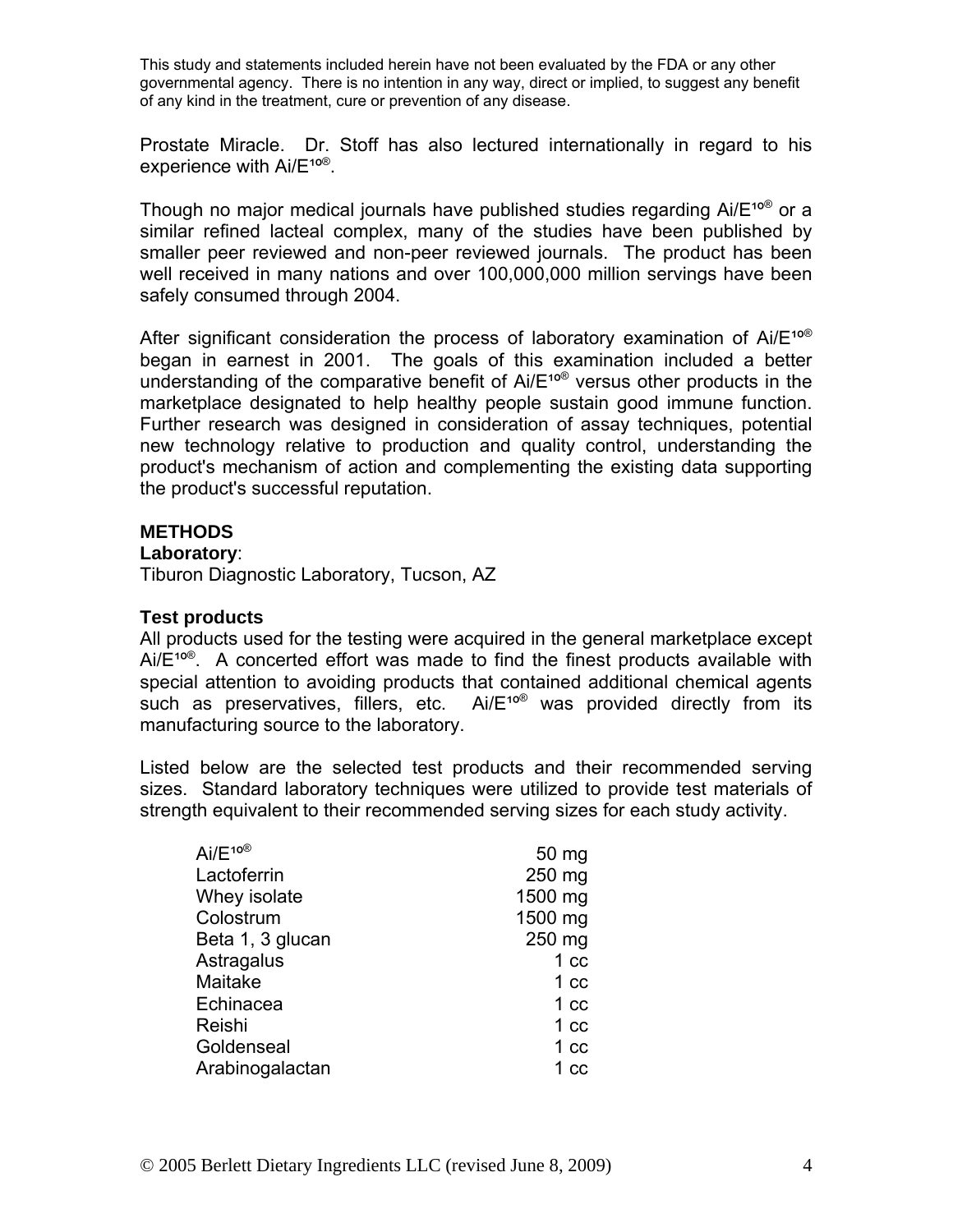$Ai/E<sup>10®</sup>$  given to participants, for in-vivo study and in-vitro measurements, was provided by Quantum Research, Inc.

# **Subjects**

All blood utilized in study and analysis was drawn at the laboratory. Over two dozen subjects were tested to find participants whose blood profiles were within the normal ranges of laboratory tests including: Comprehensive Chemistry Panel, CBC, NK cell panel, T & B cell subset panels. Three participants agreed to contribute to the research project by taking a commercial form of  $Ai/E^{10}$  and contributing blood at the beginning and end of the oral supplementation period for purposes of in-vivo analysis.

# **Study Protocols**

## **Electrophoresis**

Determine the presence of peptides and molecules below 100 kD.

## **Microdensitometer**

 Evaluate and graph molecular bands for semi-quantitative evaluation of weight.

## **Antimicrobial testing**

Identify molecular bands for bactericidal activity.

## **Tissue cell culture**

Determine the activity of transfer factor molecules.

## **Flow cytometry**

Measurement of activated leucocytes.

# **RESULTS**

## **Electrophoresis Testing**

Electrophoresis was used to evaluate the presence of peptides and molecules below 100 kD in the study materials. The presence of specific small molecular peptides is known to provide value in supporting the immune system.

Electrophoresis demonstrated numerous molecular bands below 100 kD in  $Ai/E^{10\%}$ . These same bands were not present in any of the other products tested. Colostrum demonstrated fewer bands of less apparent density than  $Ai/E^{10\%}$ .

This was further confirmed with microdensitometer readings. See Microdensitometer Evaluation.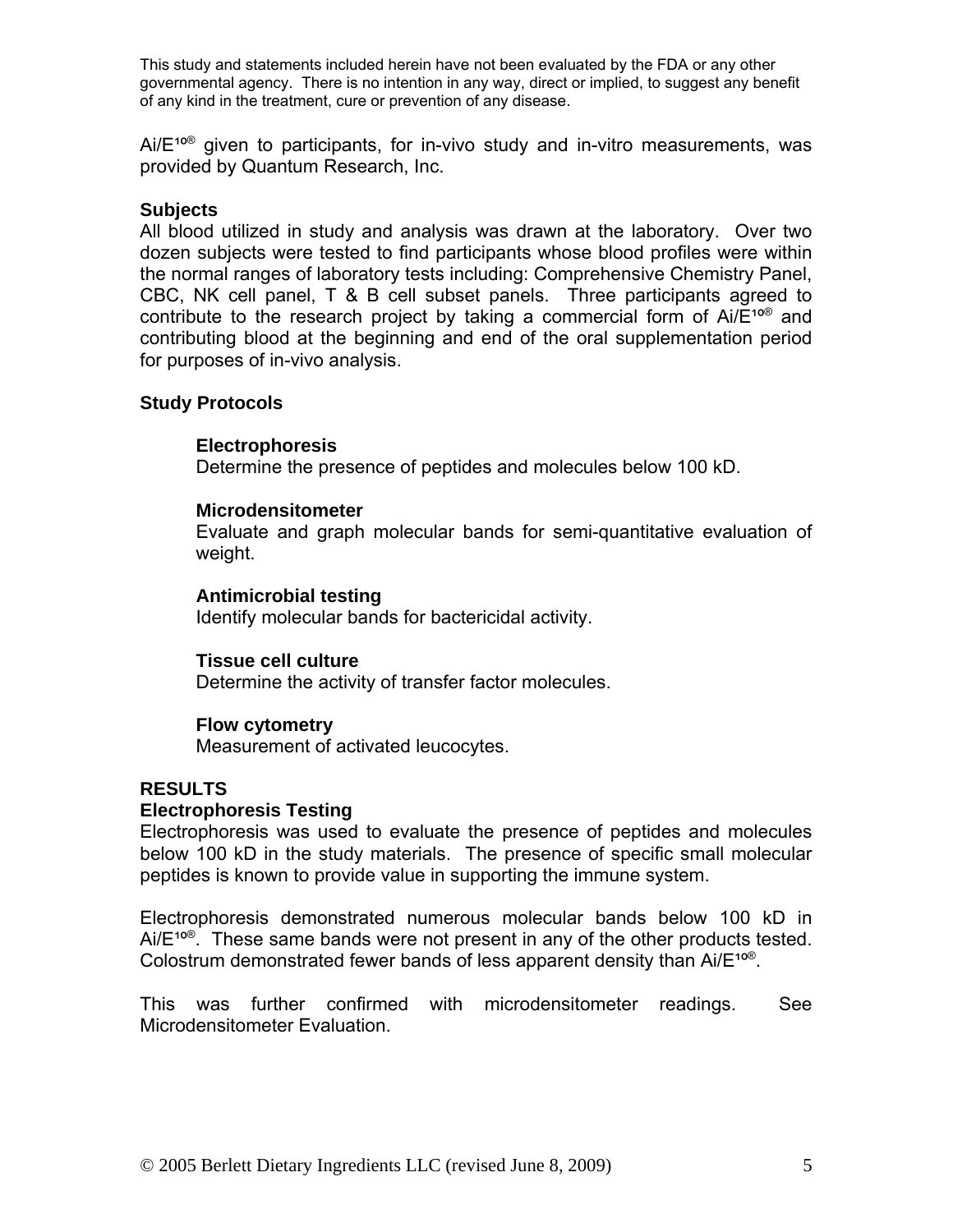## **Microdensitometer Evaluation**

A microdensitometer was used to evaluate the banding pattern and density of the electrophoresis gels, providing a semi-quantitative evaluation of the molecules in the bands. Ai/ $E^{10}$ <sup>®</sup> presented significantly higher band density as evidenced by the microdensitometer readings in comparison to the other study substances.

Colostrum presents high concentrations of large molecular weight proteins, much of which are antibodies made against microbes that the cow was exposed to while in her stall or grazing.  $Ai/E^{10\%}$  presents a majority of the proteins and peptides in the low molecular weight ranges including bands for Granulysins and Defensins/transfer factors that are not present in the colostrum. This shift in the pattern of protein/peptide production by the cow is entirely due to the patented and proprietary processes utilized in the production of  $Ai/E^{10}$ <sup>®</sup>. The samples were adjusted to contain 7 mg/cc of solid material.

#### **Antimicrobial Testing**

Antimicrobial testing showed six molecular bands of  $Ai/E^{10\textdegree}$  illustrated by electrophoresis to have an in-vitro antimicrobial effect. Only one of the other study materials, lactoferrin (one band), had a weak antimicrobial effect. Lactoferrin is recognized to have a general, non-specific antimicrobial effect. To the extent that other tested substances contained lactoferrin (FCS and colostrum), they too, showed minimal antimicrobial effects from that band.

## **Transfer Factor Testing**

Leukocyte cell culture testing was done to successfully demonstrate a transfer factor effect from the study material produced using the specific induction of bactericidal molecules as an end point.

#### **Immune Stimulation Measured In-Vivo**

Flow cytometry was used to determine if  $Ai/E^{1000}$  activated lymphocytes, monocytes, granulocytes and NK cells in vivo for three studied participants (A, B & C) and thereby confirm or support effective oral absorption. These studies revealed that  $Ai/E^{10}$ <sup>®</sup> caused a high activation of these cells consistent with previous clinical trials while confirming oral absorption.

Measurements of in-vivo activity and oral absorption were conducted using whole blood extracted before and after a 14 day ingestion of 100 mg servings of  $Ai/E^{10}$ <sup>®</sup> taken three times per day for the three studied participants. All participants were compliant with study protocols. Though the in-vitro data indicated 50 mgs was ample to accomplish stimulation in-vivo, the higher serving size was utilized to shorten the compliance period and help overcome minor immuno-suppressive factors from the environment and life style of the three participants.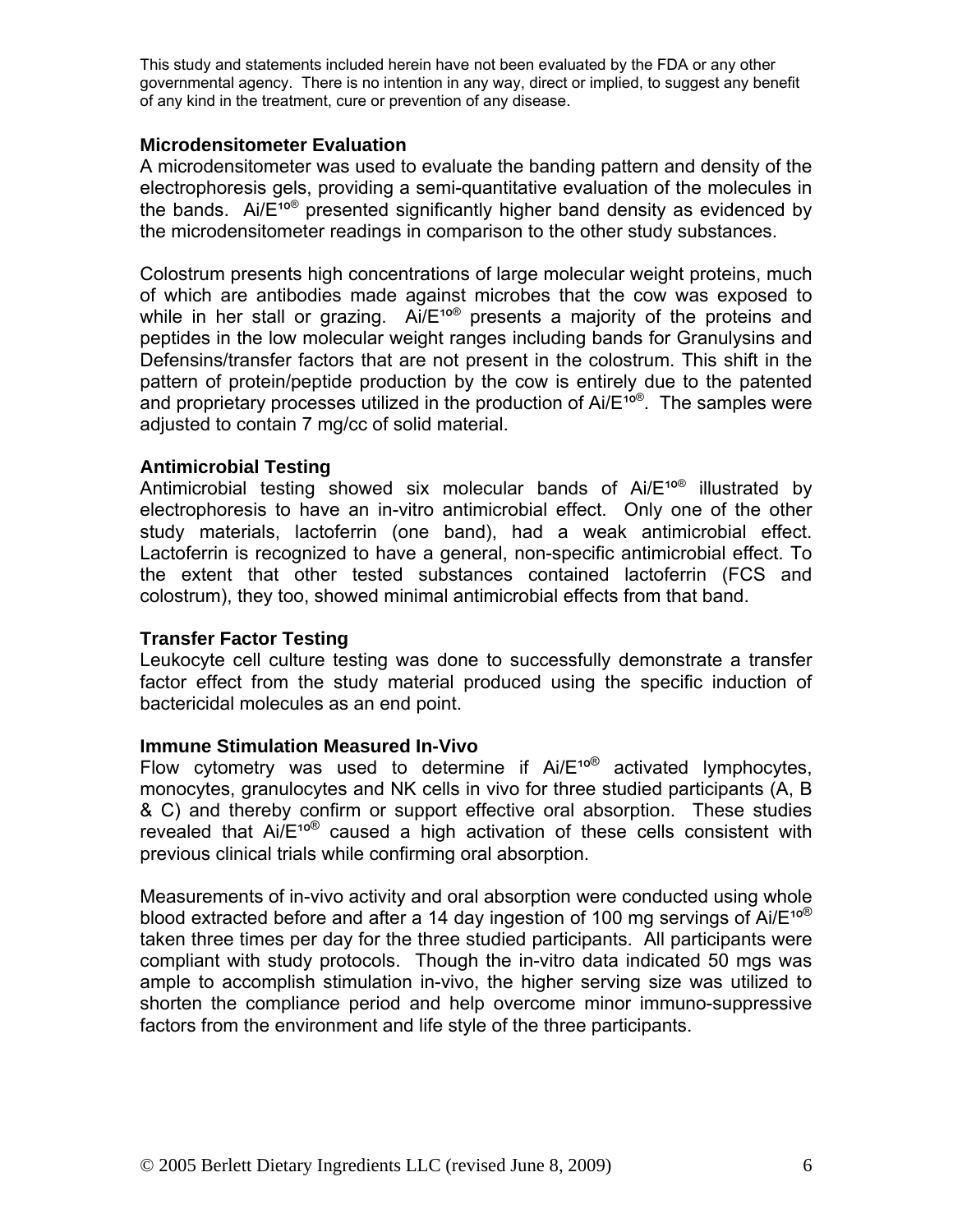# Measurement of In-Vivo Immune Stimulation Response



#### **Stimulatory Measurements Pre/Post Ingestion for 14 Days**

# **Data Table for Measurement of In-Vivo Immune Stimulation Response**

| 42  |
|-----|
| 20  |
| 347 |
| 334 |
| 42  |
| 387 |
| 181 |
| 3   |
| 168 |
|     |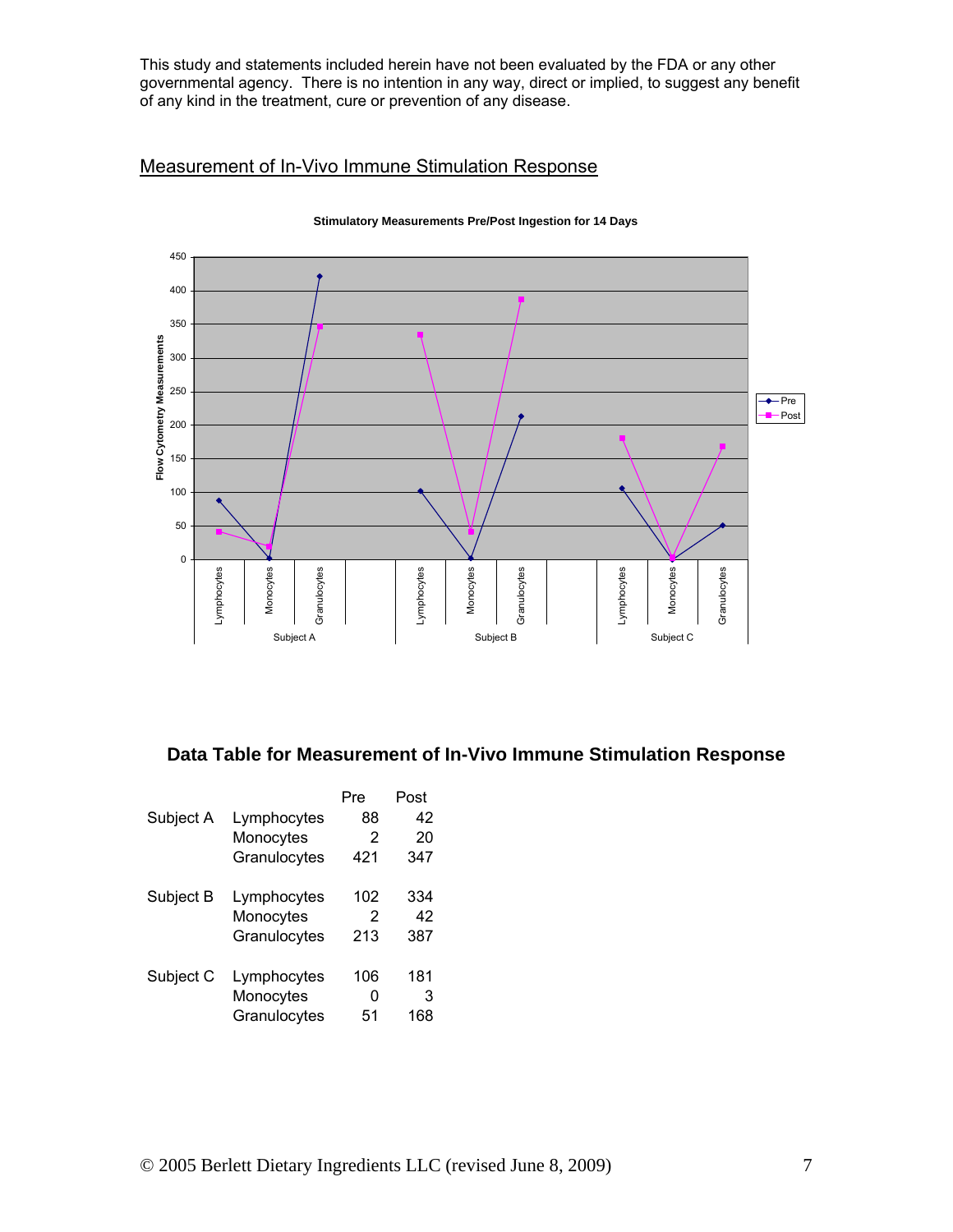#### **General Immune Stimulation Measured In-Vitro**

Immune stimulation was a key component of the study and was measured from multiple perspectives:

- 1. General immune stimulation using a single whole blood source for all study materials.
- 2. Hourly immune stimulation comparisons for  $Ai/E^{100}$  and colostrum were conducted with the whole blood of three individuals using both the recommenced serving sizes and comparable serving sizes.

#### General Immune Stimulation Results

General stimulation measurements with all study materials using serving sizes as recommended for the products listed above and 50 mg of  $Ai/E^{10}$  produced the following results:



#### **General Immune Stimulation Results for Lymphocytes**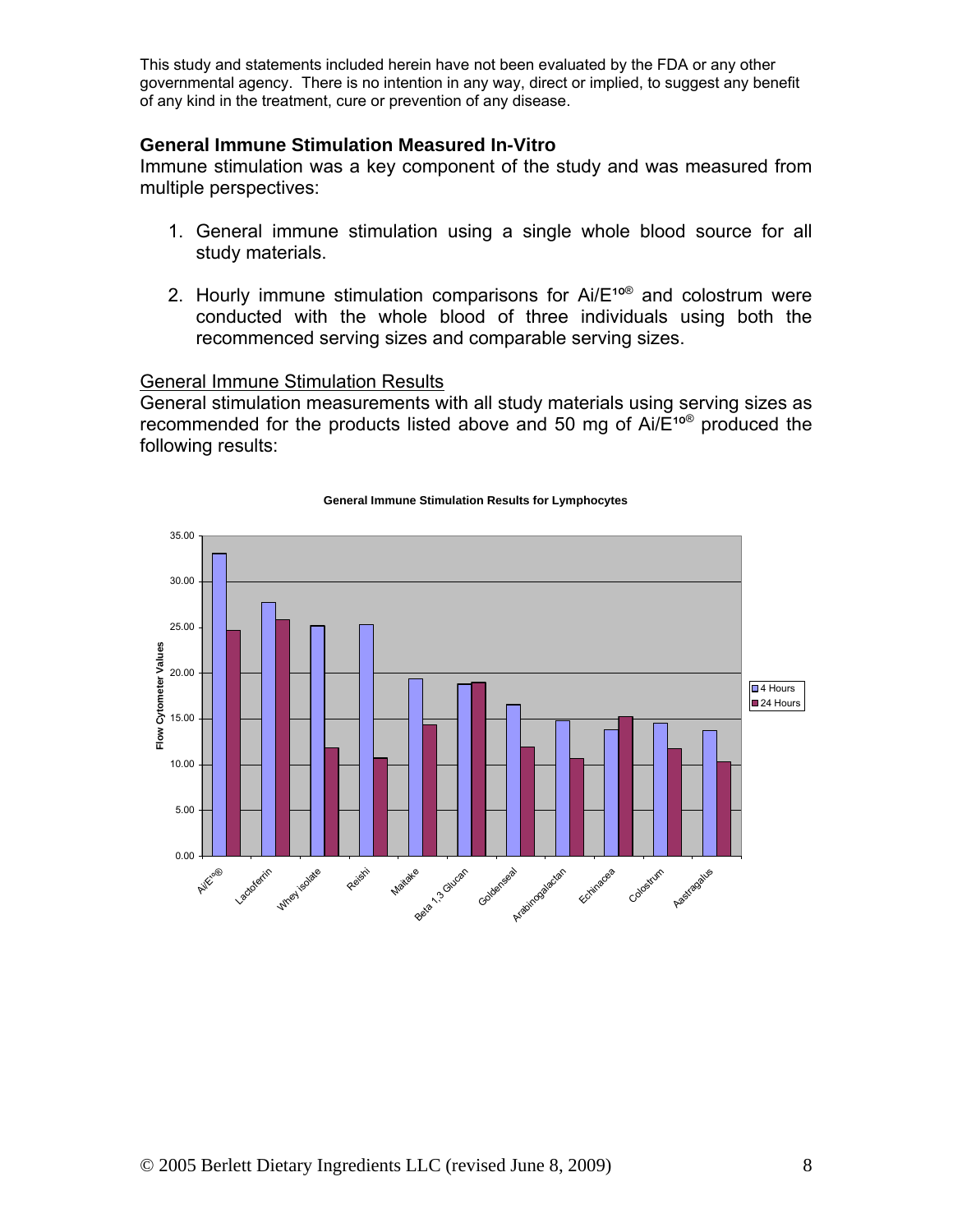

**General Immune Stimulation Results for Monocytes**

**General Immune Stimulation Results for Granulocytes**

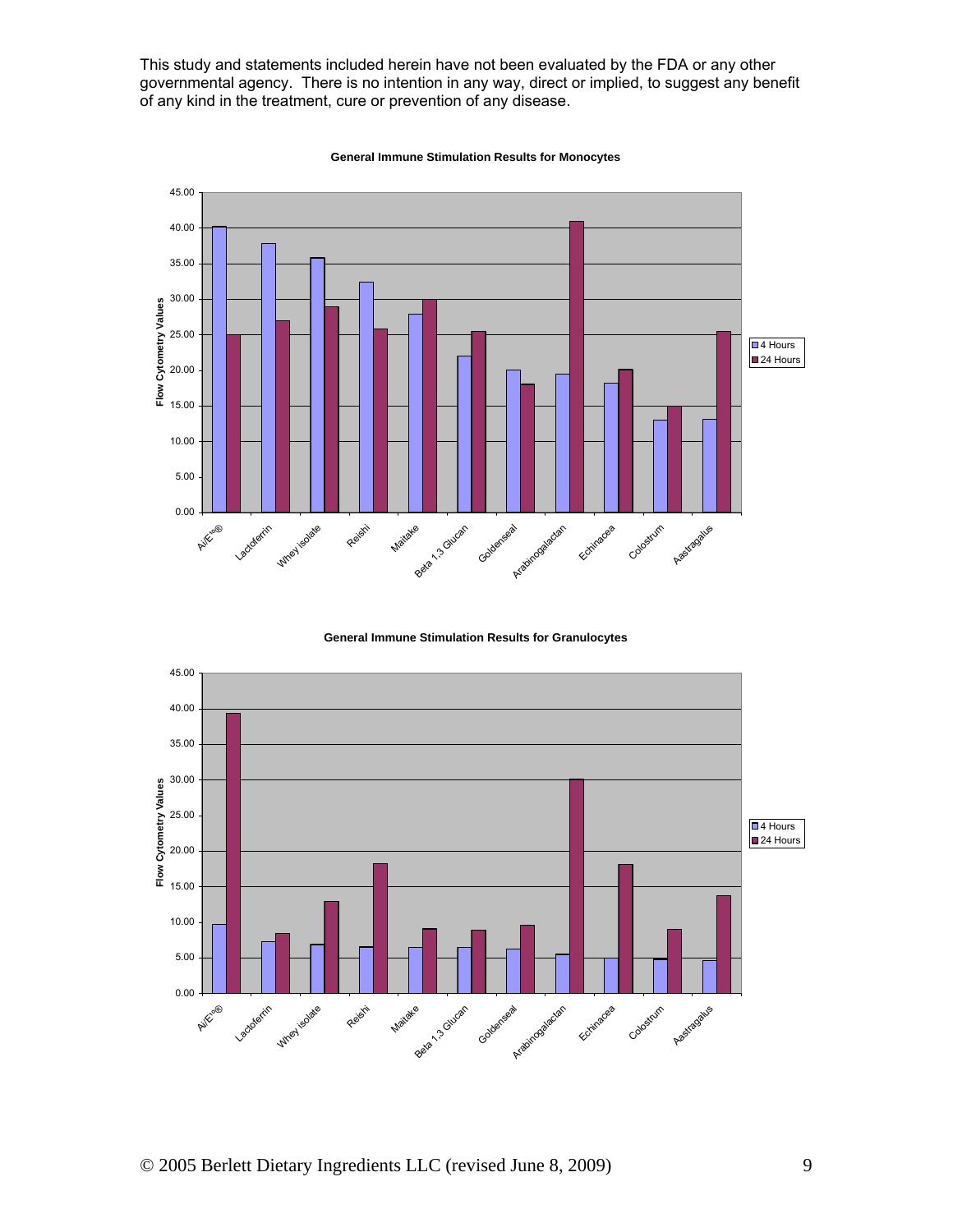#### **Data tables for General Immune Stimulation Results**

| Lymphocytes |  |
|-------------|--|
|-------------|--|

|                          | 4 Hours | 24 Hours |                         |       |       |
|--------------------------|---------|----------|-------------------------|-------|-------|
| $Ai/E^{10}$ <sup>®</sup> | 33.06   | 24.69    | Positive Control        | 45.45 | 46.94 |
| Lactoferrin              | 27.68   | 25.79    |                         |       |       |
| Whey isolate             | 25.16   | 11.81    |                         |       |       |
| Reishi                   | 25.28   | 10.70    |                         |       |       |
| Maitake                  | 19.40   | 14.33    |                         |       |       |
| Beta 1,3 Glucan          | 18.78   | 18.96    |                         |       |       |
| Goldenseal               | 16.54   | 11.94    |                         |       |       |
| Arabinogalactan          | 14.82   | 10.66    |                         |       |       |
| Echinacea                | 13.82   | 15.22    |                         |       |       |
| Colostrum                | 14.54   | 11.77    |                         |       |       |
| Astragalus               | 13.72   | 10.27    |                         |       |       |
|                          |         |          | <b>Negative Control</b> | 11.91 | 10.48 |
| Monocytes                |         |          |                         |       |       |
|                          | 4 Hours | 24 Hours | <b>Positive Control</b> | 75.64 | 75.74 |
| Ai/E <sup>10®</sup>      | 40.17   | 25.00    |                         |       |       |
| Lactoferrin              | 37.83   | 26.92    |                         |       |       |
| Whey isolate             | 35.79   | 28.87    |                         |       |       |
| Reishi                   | 32.42   | 25.82    |                         |       |       |
| Maitake                  | 27.85   | 29.96    |                         |       |       |
| Beta 1,3 Glucan          | 22.03   | 25.49    |                         |       |       |
| Goldenseal               | 20.05   | 18.02    |                         |       |       |
| Arabinogalactan          | 19.49   | 40.88    |                         |       |       |
| Echinacea                | 18.18   | 20.08    |                         |       |       |
| Colostrum                | 12.96   | 14.97    |                         |       |       |
| Astragalus               | 13.13   | 25.49    |                         |       |       |
|                          |         |          | <b>Negative Control</b> | 10.27 | 13.41 |
| Granulocytes             |         |          |                         |       |       |
|                          | 4 Hours | 24 Hours | <b>Positive Control</b> | 54.39 | 91.86 |
| Ai/E <sup>10®</sup>      | 9.69    | 39.39    |                         |       |       |
| Lactoferrin              | 7.24    | 8.41     |                         |       |       |
| Whey isolate             | 6.85    | 12.92    |                         |       |       |
| Reishi                   | 6.50    | 18.26    |                         |       |       |
| Maitake                  | 6.44    | 9.05     |                         |       |       |
| Beta 1,3 Glucan          | 6.40    | 8.88     |                         |       |       |
| Goldenseal               | 6.26    | 9.54     |                         |       |       |
| Arabinogalactan          | 5.46    | 30.06    |                         |       |       |
| Echinacea                | 4.92    | 18.13    |                         |       |       |
| Colostrum                | 4.77    | 9.03     |                         |       |       |
| Astragalus               | 4.61    | 13.75    |                         |       |       |
|                          |         |          | <b>Negative Control</b> | 5.22  | 8.06  |

Assay confirms that  $Ai/E^{10}$ <sup>®</sup> contains lactoferrin so further study of lactoferrin was not considered meaningful. Whey is a simple refined lacteal complex and further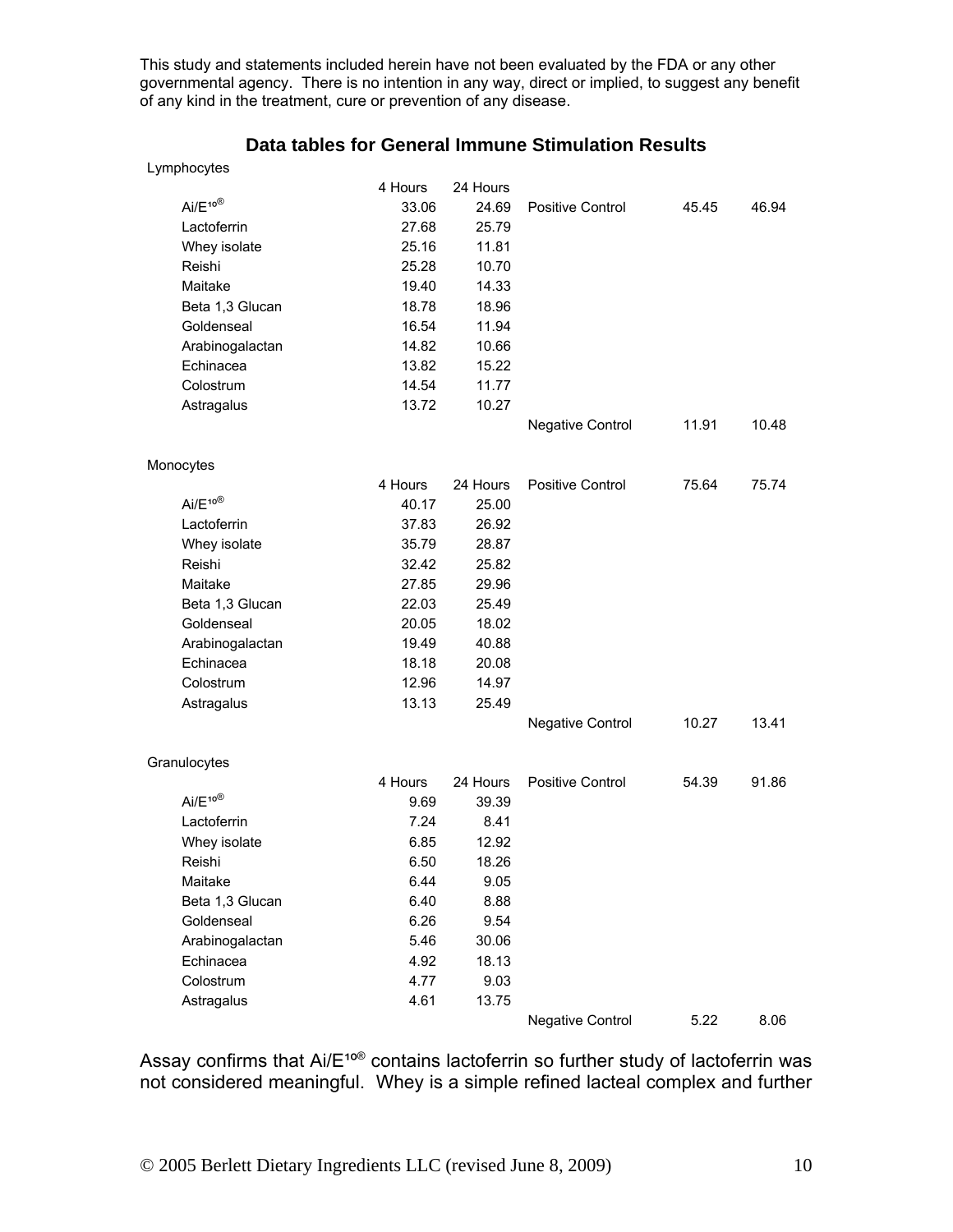study was also not warranted. Their stimulatory capabilities were the only measurement deemed necessary.

The study demonstrated that no herb in the group was more stimulatory to all leukocyte populations studied than  $Ai/E^{100}$  so further study of those substances was terminated also. At the outset herbs were at a huge disadvantage as they contain no mammalian molecules carrying informational (targeting and modulation) data.

Theoretically, comparison of the stimulatory capability of herbs may have suggested vast superiority and demonstrated their value when used in conjunction with a mammalian product. No such superior capabilities emerged.

#### Hourly Immune Stimulation Comparisons

Evaluations by hour for six (6) hours of the stimulatory effects on lymphocytes, monoctyes and granulocytes by  $Ai/E^{100}$  and colostrum were performed for the whole blood of three additional subjects (A, B, & C) using the criteria described earlier. The results were as follows:



#### **Hourly Stimulatory Evaluations Subject A**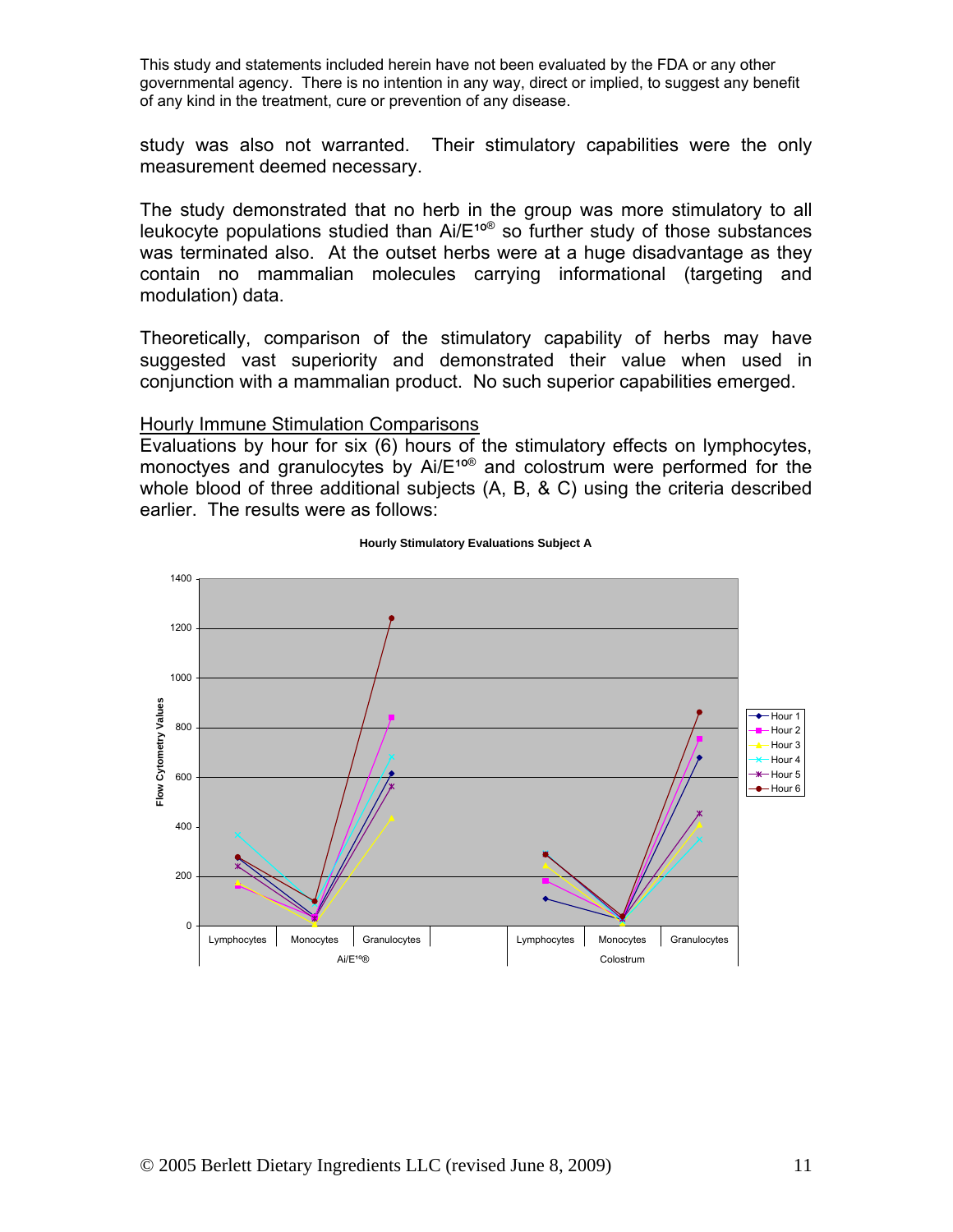





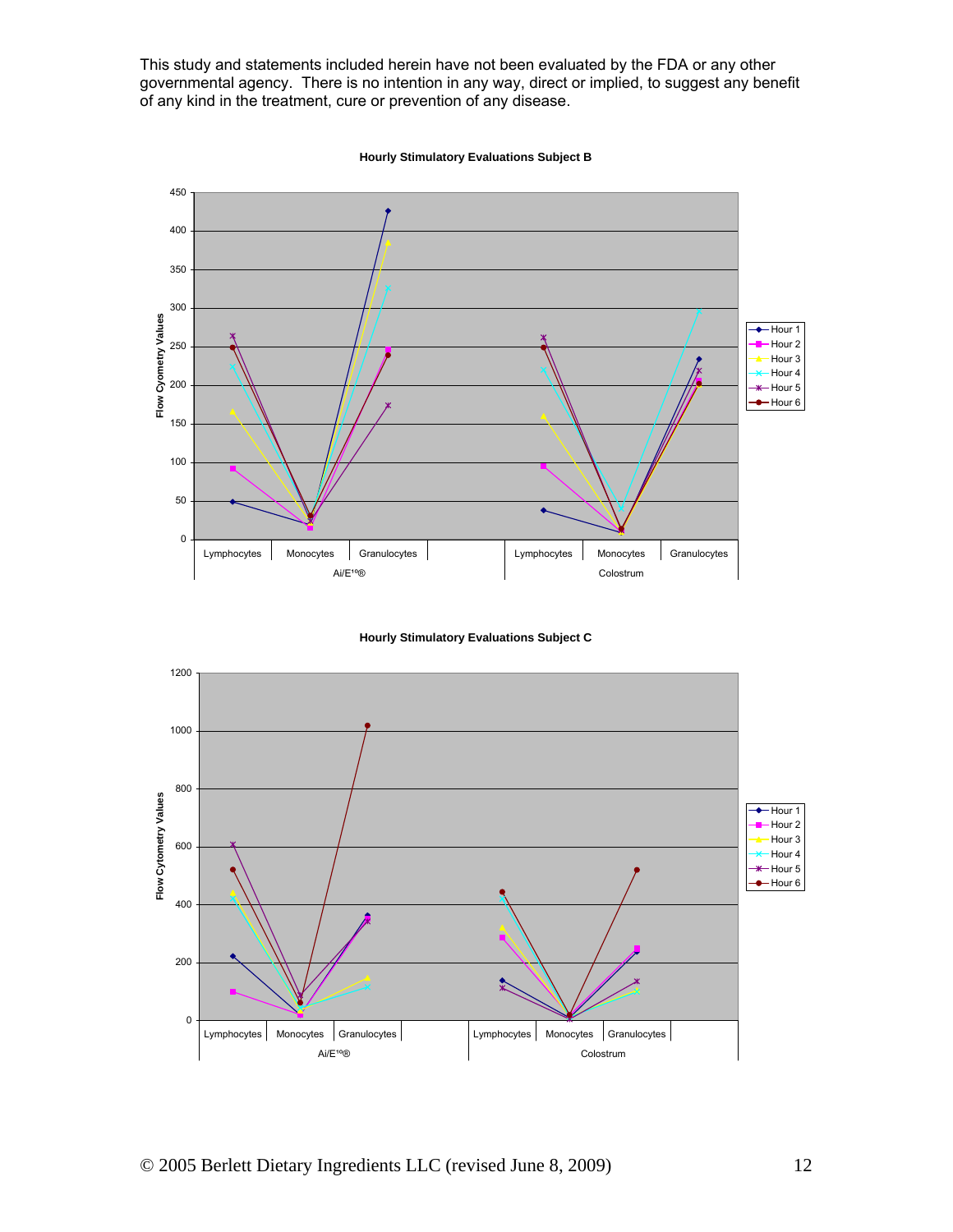# **Data Table for Ai/E<sup>10®</sup>/Colostrum Comparison**

#### **Subject A**  Hour 1 Hour 2 Hour 3 Hour 4 Hour 5 Hour 6  $Ai/E^{10}$ <sup>®</sup> Lymphocytes 275 163 175 367 241 278 Monocytes 39 35 7 89 30 100

**Hourly Evaluations of Ai/E<sup>10®</sup> and Colostrum Using Recommended Serving Sizes** 

|           | <u>IVIULUUTUU</u> |     | ີ   |     | ີ   |     | .    |
|-----------|-------------------|-----|-----|-----|-----|-----|------|
|           | Granulocytes      | 615 | 841 | 435 | 682 | 563 | 1241 |
| Colostrum | Lymphocytes       | 110 | 183 | 244 | 294 | 290 | 288  |
|           | Monocytes         | 25  | 31  | 12  | 20  | 28  | 39   |
|           | Granulocytes      | 679 | 755 | 409 | 349 | 454 | 862  |

#### **Hourly Evaluations of Ai/E<sup>10®</sup> and Colostrum Using Recommended Serving Sizes Subject B**

|             |              | Hour 1 | Hour 2 | Hour 3 | Hour 4 | Hour 5 | Hour 6 |
|-------------|--------------|--------|--------|--------|--------|--------|--------|
| $Ai/E^{10}$ | Lymphocytes  | 49     | 92     | 166    | 224    | 264    | 249    |
|             | Monocytes    | 19     | 15     | 22     | 29     | 24     | 31     |
|             | Granulocytes | 426    | 246    | 385    | 326    | 174    | 239    |
| Colostrum   | Lymphocytes  | 38     | 95     | 160    | 220    | 262    | 249    |
|             | Monocytes    | 9      | 10     | 10     | 40     | 12     | 14     |
|             | Granulocytes | 234    | 206    | 201    | 296    | 219    | 202    |

#### **Hourly Evaluations of Ai/E<sup>10®</sup> and Colostrum Using Recommended Serving Sizes Subject C**

|             |              | Hour 1 | Hour 2 | Hour 3 | Hour 4 | Hour 5 | Hour 6 |
|-------------|--------------|--------|--------|--------|--------|--------|--------|
| $Ai/E^{10}$ | Lymphocytes  | 222    | 99     | 441    | 421    | 608    | 521    |
|             | Monocytes    | 19     | 20     | 34     | 43     | 87     | 61     |
|             | Granulocytes | 363    | 352    | 147    | 115    | 342    | 1019   |
| Colostrum   | Lymphocytes  | 138    | 285    | 321    | 420    | 112    | 444    |
|             | Monocytes    | 9      | 17     | 13     | 12     | 4      | 19     |
|             | Granulocytes | 237    | 248    | 104    | 99     | 135    | 520    |

One consideration that became apparent in the study was the need for a colostrum serving relatively 30 times that needed for  $Ai/E^{10\%}$ . Since that issue raises concerns for various economic and utilization issues a study was conducted with flow cytometry for equivalent serving sizes. Since  $Ai/E^{10}$ <sup>®</sup> outperformed colostrum in the earlier measurement, 50 mg of colostrum equal to the 50 mg of  $Ai/E^{10\%}$  were compared.

The data is worthy of further study and consideration, but suggests that the use of less than the recommended serving size of colostrum as studied by the marketer for serving size recommendations, or colostrum of specifications less than the very high quality used in the study may actually trigger immune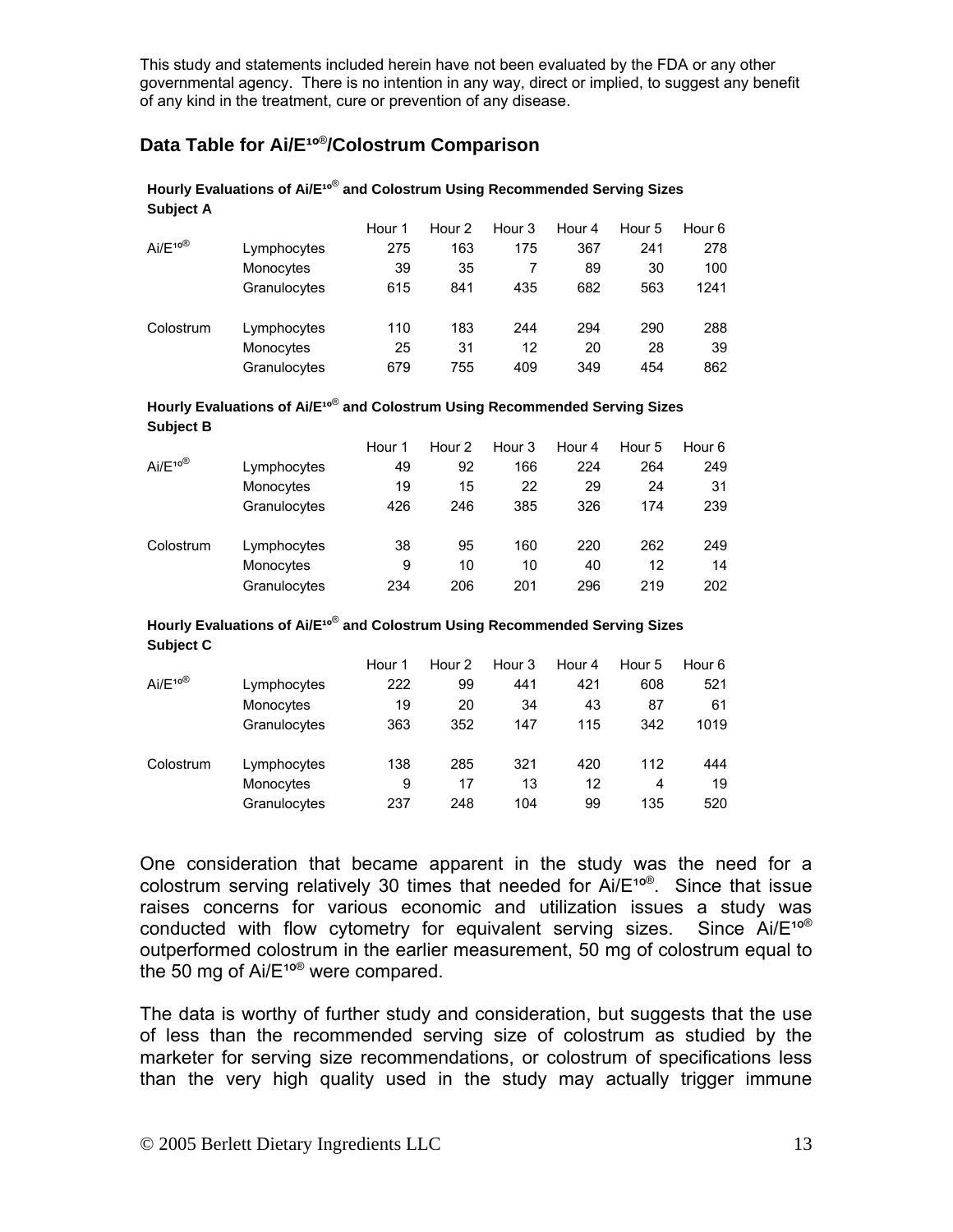suppression. This could result from interference with cytokine conduction by foreign proteins. At higher quantities this effect was overcome in the study data.

The following chart and data table illustrate this point through the charting of relevant flow cytometry data. The relative similarity and cases of diminished immune activity are highly apparent.



**Colostrum at 50 mg Serving Size**

#### **Hourly Evaluations of Ai/E<sup>10®</sup> and Colostrum Using Equivalent Serving Sizes**

|           |              | Hour | Hour | Hour | Hour | Hour | Hour |
|-----------|--------------|------|------|------|------|------|------|
|           |              |      | 2    | 3    | 4    | 5    | 6    |
| Control   | Lymphocytes  | 108  | 76   | 107  | 84   | 107  | 114  |
|           | Monocytes    | 2    | 2    | 11   | 4    | 5    | 5    |
|           | Granulocytes | 55   | 25   | 194  | 130  | 172  | 110  |
| Colostrum | Lymphocytes  | 102  | 54   | 96   | 95   | 111  | 109  |
|           | Monocytes    | 0    | 1    | 1    | 3    | 3    | 5    |
|           | Granulocytes | 166  | 83   | 168  | 300  | 132  | 385  |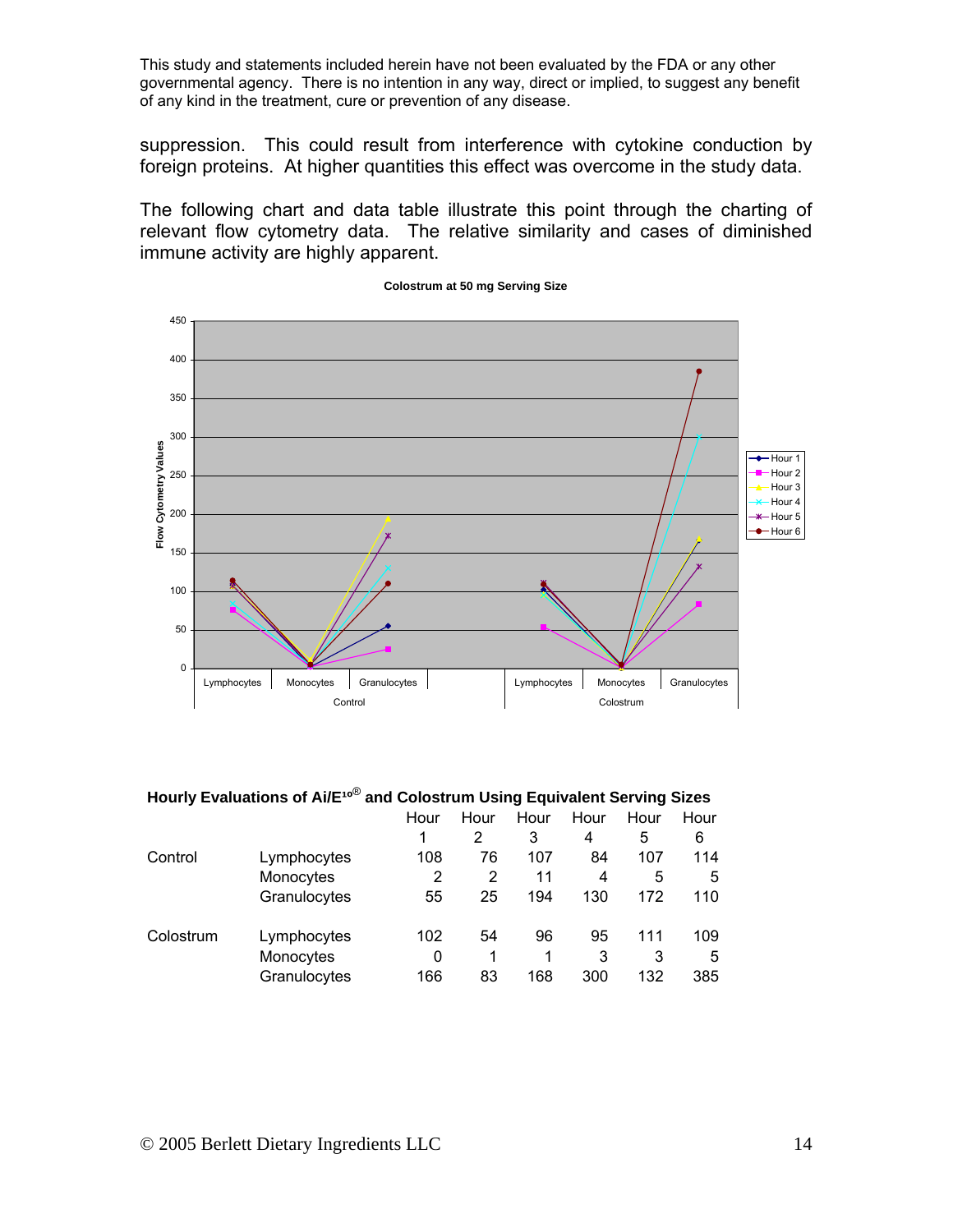## **Discussion**

This study was undertaken to provide laboratory comparisons of various immune response modifiers for healthy people. The use of immune response modifiers has grown in popularity as the public has come to realize that "adequate", "acceptable" and "normal" immune profiles are not necessarily "optimal" and that sustaining good immune function is an important health consideration.

Poor nutrition and stress are the primary factors that could be expected to affect the immune performance of healthy people. Regardless of effort, nearly every healthy person makes compromises in diet and experience stress in their life that reduces their immune function in a manner that produces less than optimum performance. The long-term consequences to any specific individual as a result of their decisions and actions relative to diet and stress remain very difficult to quantify.

An immune response modifier used daily by healthy people should provide measurable immune support and assist the user in sustaining the best immune system performance possible given their circumstances.

 $Ai/E^{100}$  is a refined lacteal complex obtained from a single source utilizing patented and proprietary processes for production. The product is classified as a GRAS (FDA designation for "Generally Recognized as Safe") substance marketed as a dietary supplement and/or a dietary supplement ingredient or as a dietary ingredient. Ai/ $E^{10}$ <sup>®</sup> contains significant concentrations of many active compounds that are naturally produced by the body and utilized by the immune system. When these compounds are present in the diet, in an active form, they can help the immune system sustain optimal function.

In this comprehensive examination,  $Ai/E^{10}$  demonstrated a complex and integrated immune modulation response unlike any other known substance. The substance demonstrates support for a combination of activation, modulation, and information transfer activities that appear to correlate to the observed benefits of the substance. Without the three factors in combination an immune system response would be greatly narrowed to as little as a one-dimensional immune stimulation "effect".

An immune stimulation effect should not be confused or assumed to be a benefit, i.e. un-regulated immune stimulation. One core benefit of supplementation with  $Ai/E^{100}$  is evidenced by the higher level of immune surveillance presented in the study data as "modulated" results of key immune cell populations.

A recently completed animal study at the University of Arizona demonstrated the very clear immune modulation benefits associated with the use a refined lacteal complex such as  $Ai/E^{10\%}$ . This capability in a dietary supplement has not been otherwise demonstrated.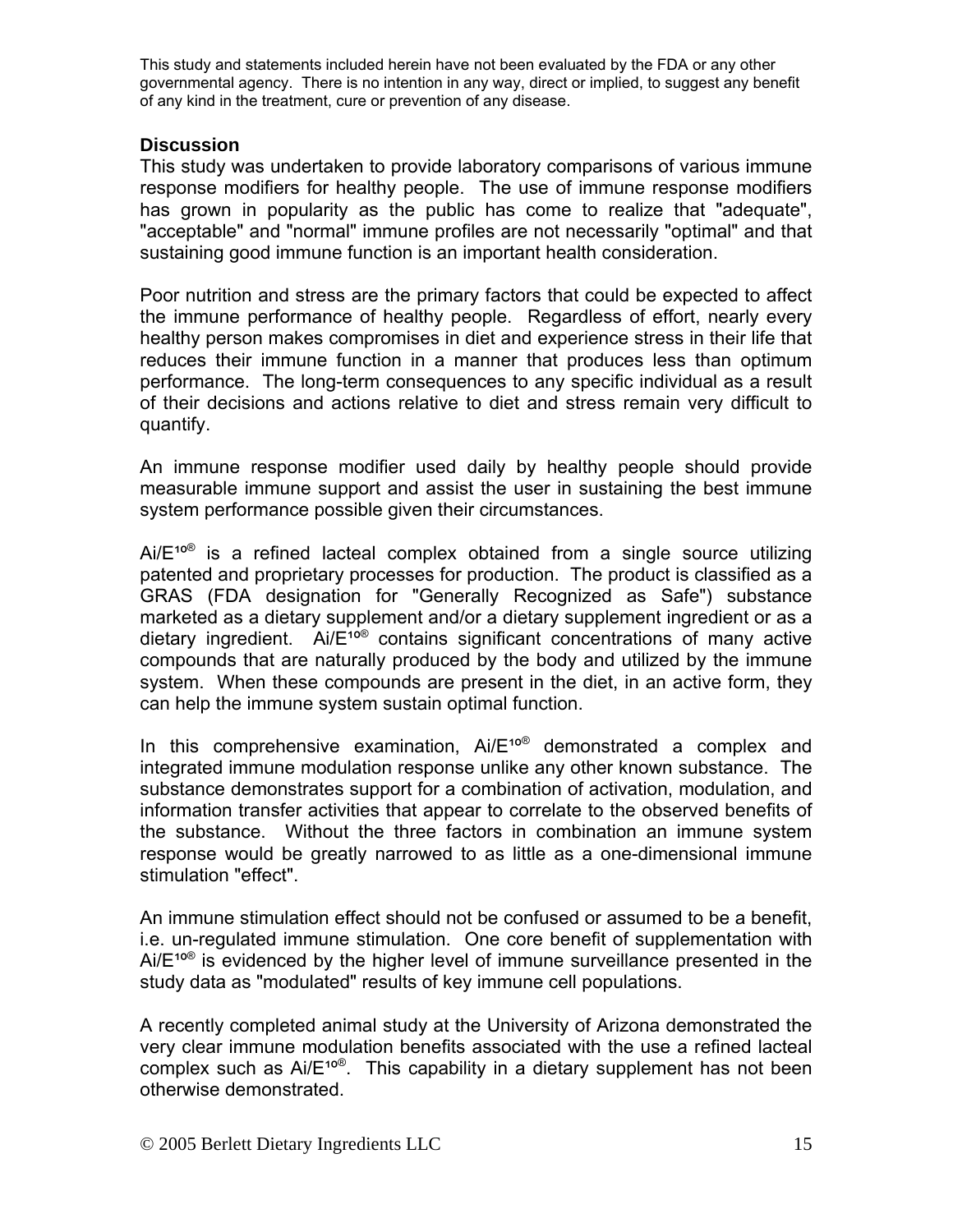$Ai/E^{10\textdegree}$  provides a higher, quantitatively measured, stimulation of key immune cells in-vitro as measured by flow cytometry with whole human blood than any other substance tested and known to be currently available in the marketplace. In fact, on a weight to weight basis nothing even remotely approaches  $Ai/E^{100}$ 's capabilities for hour by hour support of lymphocytes, granulocytes and monocytes.

The study shows that  $Ai/E^{100}$  contains a significant concentration of specific transfer factors, defensins, and granulysins as well as other important immune system supporting molecules. Oral absorption into the blood stream has been demonstrated and results achieved in-vivo with oral utilization correlate with invitro results. The specific concentrations are consistent with the production expectations. Their predictability and testability is essential to producing a consistent and reliable compound and appear in none of the other study materials in significant quantities.

## **References**

- $1$  Anti bacterial peptides: key components needed in immunity, Cell 65:2005-207 1991, Bohman HG
- <sup>2</sup> Proc Natl Acad Sci U S A. 1999 January 19; 96(2): 651–656.
- I mmunology, Mechanisms for induction of acquired host immunity by neutrophil peptide defensins, James W. Lillard, Jr., Prosper N. Boyaka, Oleg Chertov, Joost J. Oppenheim, and Jerry R. McGhee
- $3$  Defensins act as potent adjuvants that promote cellular and humoral immune responses in mice to a lymphoma idiotype and carrier antigens,, K Tank, WJ Murphy, O Chertov, R Salcedo, C Y. Koh, I Utsunomiya, s Funakoshi, O Asai, SH Herrmann, J Ming Wang, LW Kwak, JJ Oppenheim, International Immunology, Vol. 12, No.5, 691-700, May 2000
- 4 Structure determination of human and murine ß-defensins reveals structural conservation in the absence of significant sequence similarity, Finn Bauer, Kristian Schweimer, Enno Klüver, Jose-Ramon Conejo-Garcia, Wolf-Georg Forssmann, Paul Rösch, Knut Adermann and Heinrich Sticht *Protein Science* (2001), 10:2470-2479.
- <sup>5</sup> CD8 T Cell-Mediated Killing of Cryptococcus neoformans Requires Granulysin and Is Dependent on CD4 T Cells and IL-15, Ling Ling Ma, Jason C. L. Spurell, Jian Fei Wang, Graham G. Neely, Slava Epelman, Alan M. Kresky, Christopher H. Mody; Journal of Immunology, 2002, 169: 5787-5795
- <sup>6</sup> Activities and characteristics of transfer factors, Charles H. Kirkpatrick, Biotherapy 9:13 – 16 1996
- $7$  Antimicrobial activity of innate immune molecules against Streptococcus pneumoniae, Moraxella catarrhalis and nontypeable Haemophilus influenzae, Haa-Yung Lee, Ali Andalibi,, Paul Webster , Sung-Kyun Moon, Karen Teufert, Sung-Ho Kang, Jian-Dong Li, Mitsuyoshi Nagura, Tomas Ganz and David J Lim**,**  BMC Infectious Diseases 2004, 4:12 doi:10.1186/1471-2334-4-12.